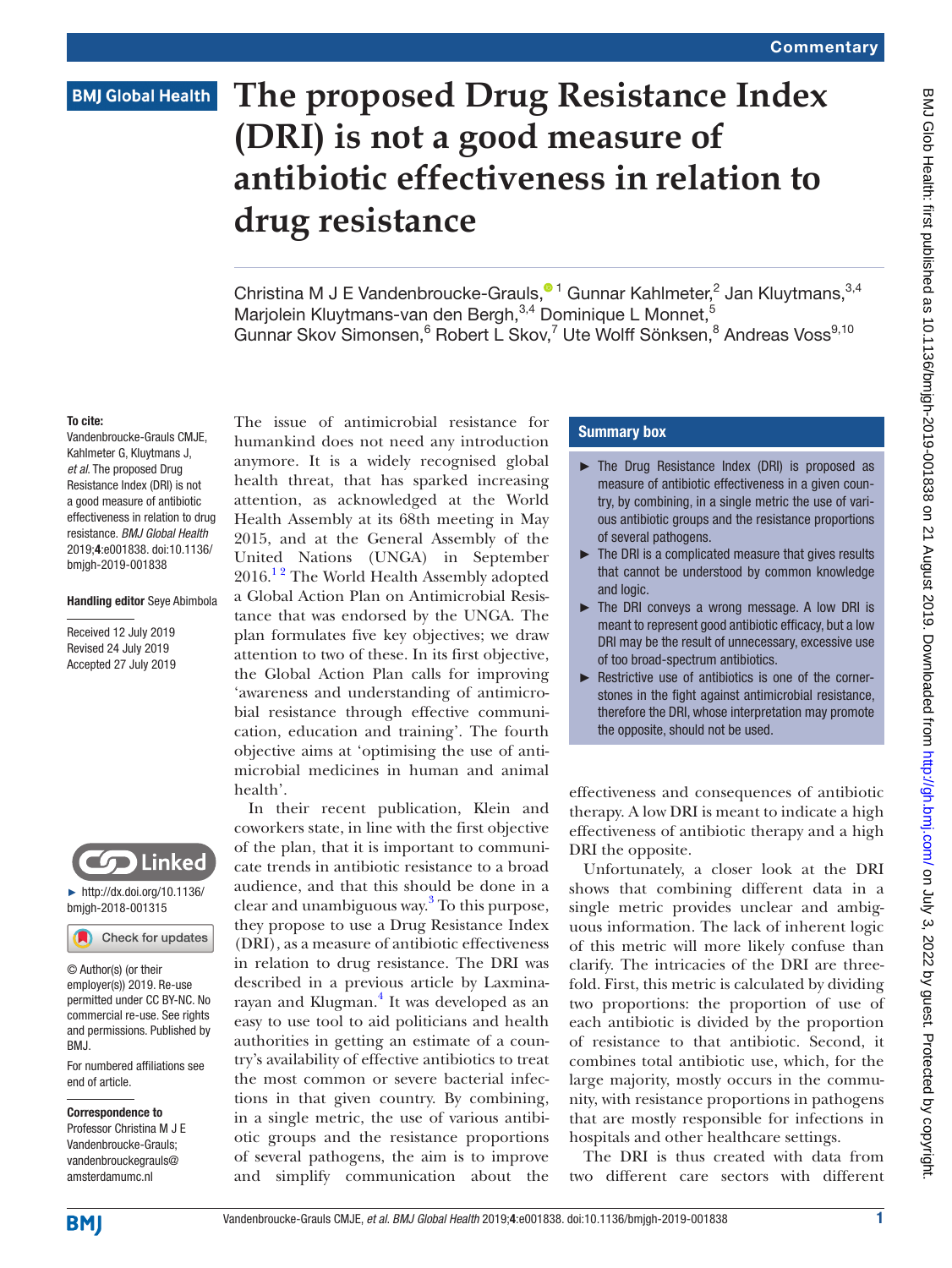# BMJ Global Health

characteristics of patients, pathogens and antibiotic use. Such data should not be combined in one single index. In addition, for many countries, the reliability of the proportions used in the equation is questionable, since both antibiotic use, and resistance data often are rather raw estimates. In many countries, antibiotic resistance proportions are based on an extrapolation from very low numbers of clinical isolates, mirroring an often very sporadic or selective sampling procedure in hospitals. Third, it combines aggregated data of use of all antibiotics with aggregated resistance rates of different pathogens. Not every antibiotic is useful for every pathogen, and some are more important than others. In one country, increasing resistance to amoxicillin-clavulanic acid may be considered important, while in another of no consequence. Combining data in the way proposed may appear impressive but will not really add clarity.

A few examples of DRIs from Klein *et al* illustrate these problems.<sup>3</sup> The USA has a lower DRI than, for example, the Netherlands or Australia. This does not reflect the well-known low antibiotic resistance proportions (as reported by the European Antimicrobial Resistance Surveillance Network), the low antibiotic use (as reported by the European Surveillance of Antimicrobial Consumption Network) and the nation-wide implementation of effective antibiotic stewardship programmes in the Netherlands.<sup>[5 6](#page-2-3)</sup> It does also not reflect the low resistance proportions of Gram-negative bacteria in Australia (these are even lower than those in the Netherlands), but possibly the position of the Australian DRI is influenced by high resistance proportions of *Staphylococcus aureus* and *Enterococcus* spp. in this country, compared with many other countries.<sup>7</sup> In both examples, the DRI does not seem to reflect reality.

The explanation for the respective positions of the Netherlands and the USA is quite likely the following: while prescribers in the Netherlands may see no reason to adapt their antibiotic prescription patterns in the community to resistance proportions seen in mainly healthcare-associated pathogens, studies have shown that clinicians in the USA tend to prescribe broad-spectrum antibiotics in the community at such a high rates if they adapted community antibiotic prescribing to the resistance proportions in healthcare-associated pathogens (although this should not be done). $8-10$  The respective positions of Australia and the USA are difficult to understand, as they do not correspond with the lower resistance rates, both in Gram-negative and Gram-positive pathogens, in Australia, than in the USA, despite comparable antibiotic use rates in these countries. $11$  We propose that Klein *et al* investigate how developing separate DRIs for the community and the hospital sectors would influence conclusions.

Furthermore, DRIs might be counterproductive in reaching the fourth objective of the Global Action Plan, that is, 'optimising the use of antimicrobial medicines in human and animal health'. Even more important than its complexity, which makes it difficult to understand why

a certain country has a certain DRI, we fear that the DRI may convey the wrong message. Indeed, a low DRI may intuitively be interpreted as a low level of antimicrobial resistance, which is not necessarily the case. A country with high resistance levels may have a low DRI when it uses broad-spectrum antibiotics routinely, as shown above by the example of the USA.

To take it even further, a low DRI may be the result of resistance levels that are actually low and broad-spectrum antibiotics being used without a good reason. In both instances, these countries with low DRI will be seen as performing well. This may be perceived as encouraging by politicians and as reassuring by clinicians, who could continue prescribing broad-spectrum antibiotics when they are not necessary. This issue is briefly touched on by Klein *et al*: 'a country with high per capita drug use would not have a high DRI, if resistance rates to the most frequently used drugs were low'. However, the consequence of condoning broad-spectrum antibiotics is well known. It is widely accepted that high and broad-spectrum antibiotic use should be curtailed in order to decrease selection of antibiotic-resistant and especially multidrug-resistant microorganisms. The DRI does not provide information on use of broad-spectrum antibiotics and in which countries it is common, which might give the false impression that an indiscriminate use of broad-spectrum antibiotics is a good thing, as it leads to a very good, low DRI.

Therefore, we conclude that the DRI in its present form is not a useful tool to communicate to a wide audience. First, because its complexity makes it difficult to interpret, and second because the DRI may promote the unnecessary use of broad-spectrum antibiotics, potentially reversing many good initiatives undertaken to overcome and counter the global problem of antimicrobial resistance. As restrictive use of antibiotics is one of the cornerstones in the fight against antimicrobial resistance, we should not use indicators whose interpretation may promote the opposite.

### Author affiliations

<sup>1</sup>Medical Microbiology & Infection Control, Amsterdam UMC - Locatie VUMC, Amsterdam, The Netherlands

<sup>2</sup>The EUCAST Development Laboratory and Clinical Microbiology, Central Hospital in Vaxjo, Vaxjo, Sweden

<sup>3</sup> Julius Center for Health Sciences and Primary Care, University Medical Centre, Utrecht, The Netherlands

- 4 Department of Infection Control, Amphia Hospital, Breda, The Netherlands
- 5 Office of the Chief Scientist, European Centre for Disease Prevention and Control, Solna, Sweden

<sup>6</sup>Department of Clinical Microbiology, University Hospital of North Norway, UiT Arctic University of Norway, Tromso, Norway

<sup>7</sup> Division of Infectious Disease Preparedness, Statens Serum Institut, Kobenhavn, Denmark

<sup>8</sup>Reference Laboratory for Antimicrobial Resistance, Infection Preparedness, Statens Serum Institut, Kobenhavn, Denmark

<sup>9</sup>Department of Medical Microbiology, Radboudumc, Nijmegen, The Netherlands <sup>10</sup>Canisius Wilhelmina Hospital, Nijmegen, The Netherlands

Contributors All authors contributed to the conception and writing of the commentary. All authors approved the final version.